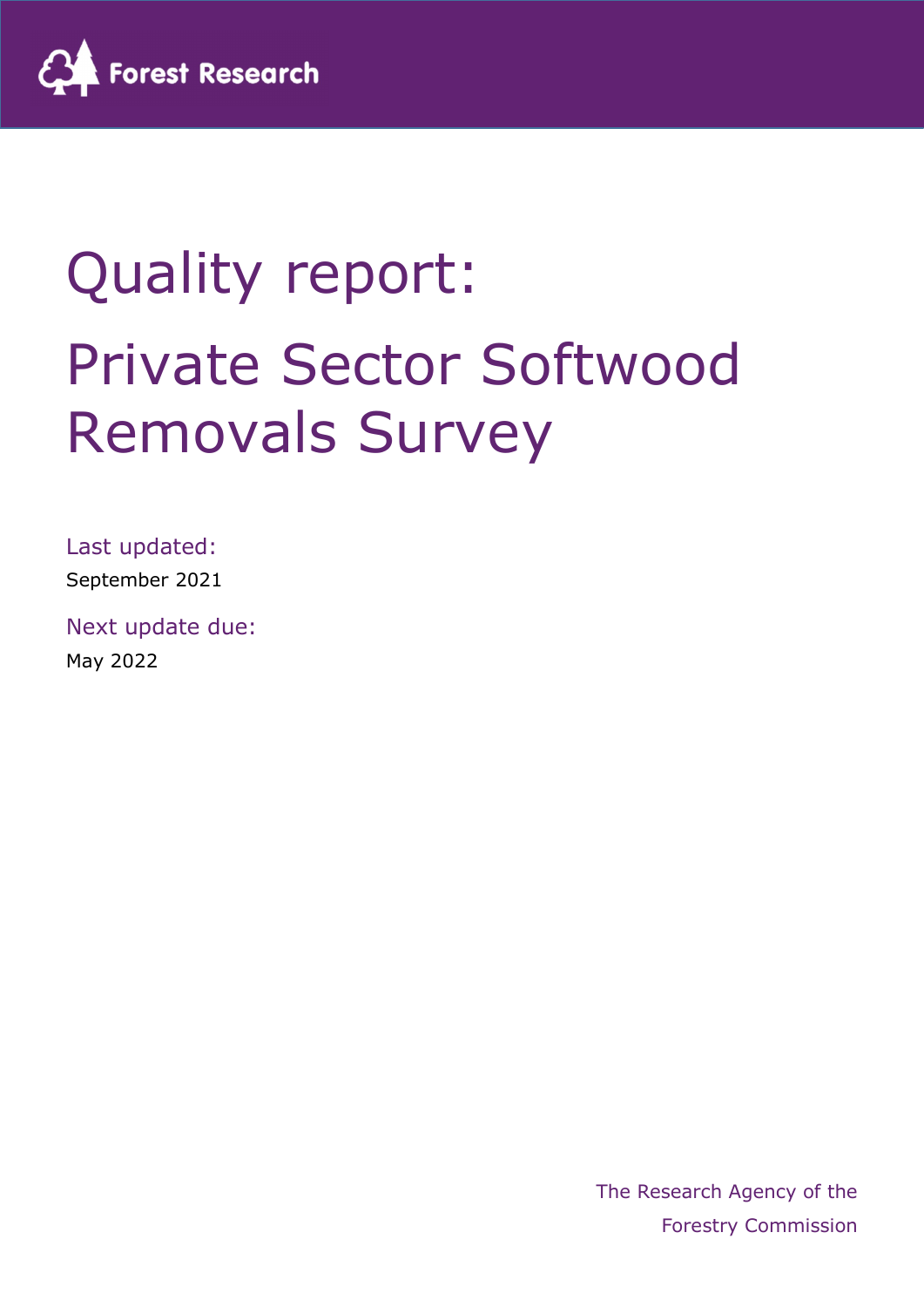Forest Research is the Research Agency of the Forestry Commission and is the leading UK organisation engaged in forestry and tree related research.

The Agency aims to support and enhance forestry and its role in sustainable development by providing innovative, high quality scientific research, technical support and consultancy services.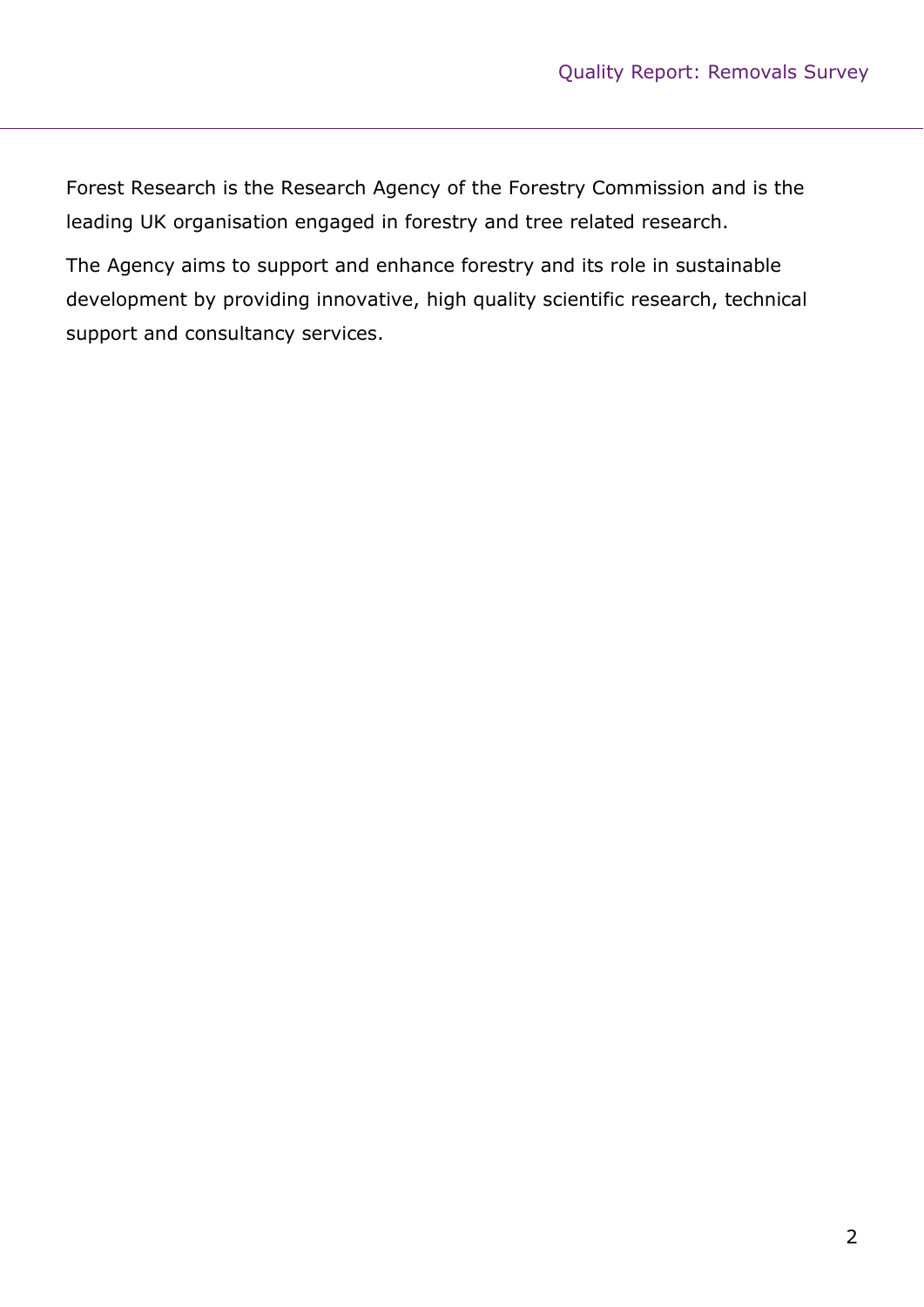# Introduction

The private sector softwood removals survey (or removals survey) is one of a series of annual surveys and data requests used to produce statistics on the UK timber industry. The survey is run by Forest Research (in association with the Northern Ireland Forest Service) to collect data from harvesting companies in the UK.

The survey comprises a short questionnaire that is sent to around 50 harvesting companies.

The list of harvesting companies covered by the survey is maintained by Forest Research and is updated regularly, following consultations with the Expert Group on Timber and Trade Statistics and others, to add new companies and remove those that have ceased harvesting activity.

# Relevance

The removals survey requests data annually from around 50 companies in the UK that harvest softwood from private sector woodland. It asks for data relating to the most recent calendar year (the current year) and the previous year on the quantity of softwood harvested, the product mix of softwood harvested and the quantity harvested from certified woodlands.

Figures on all softwood removals from private woodlands from the removals survey are then combined with data from Forestry England, Forestry and Land Scotland, Natural Resources Wales and Forest Service administrative systems to produce estimates of total softwood removals in the UK and by country (England, Wales, Scotland and Northern Ireland).

The main uses of the removals survey include:

 Trends in the supply of, and demand for, UK grown timber are monitored by the Forestry Commission, Devolved Administrations, the UK timber industry and others;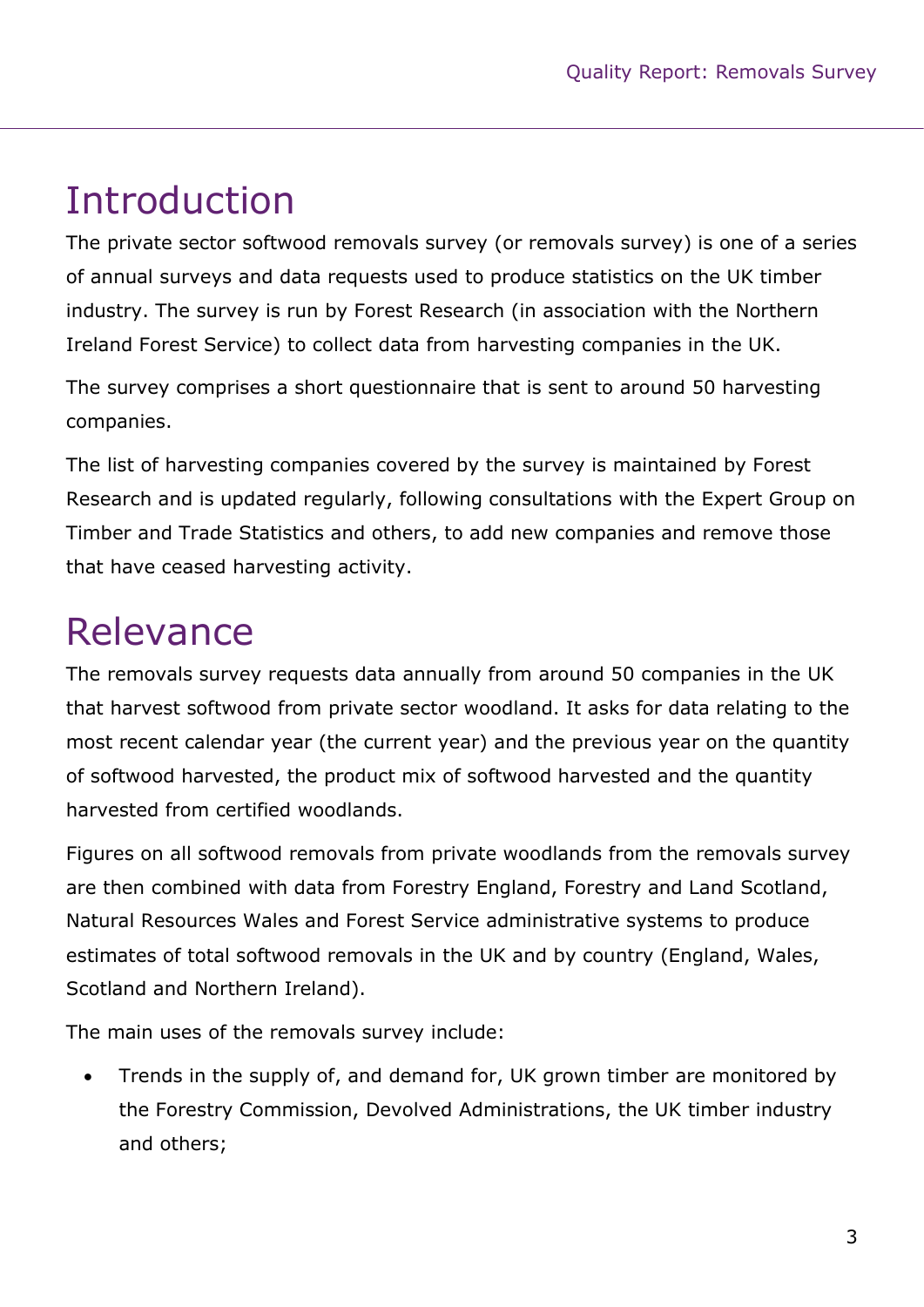- Removals data are used alongside growing stock and increment to compile natural capital accounts for inclusion in the UK Environmental Accounts produced by the Office for National Statistics;
- Data on actual removals are compared with softwood availability forecasts to analyse private sector marketing trends, which can be influenced by economic factors;
- Data on wood production in England are used annually in Forestry Commission Key Performance Indicators.
- Data on wood production in Wales are reported by the Welsh Government in Woodland for Wales Indicators.

The Expert Group on Timber and Trade Statistics (EGTTS), comprising representatives from the UK timber industry, the Forestry Commission, Scottish Forestry, Natural Resources Wales and Northern Ireland Forest Service are consulted regularly to ensure that UK wood production and trade statistics remain relevant to users. Further information on the EGTTS is available at www.forestresearch.gov.uk/tools-and-resources/statistics/about-ourstatistics/expert-group-on-timber-and-trade-statistics/.

# **Accuracy**

The survey is only sent to larger harvesting companies, believed to account for around 85% of all softwood harvested from private sector woodland. A large number of small companies, accounting for the remaining 15% of the softwood harvested from private sector woodland, are not covered by the survey. These smaller companies have never been surveyed, so this estimation is based on a historic comparison with figures for deliveries of softwood to wood processors and others.

There are also a number of non-sampling errors associated with this survey, related to errors of coverage, measurement, processing and non-response.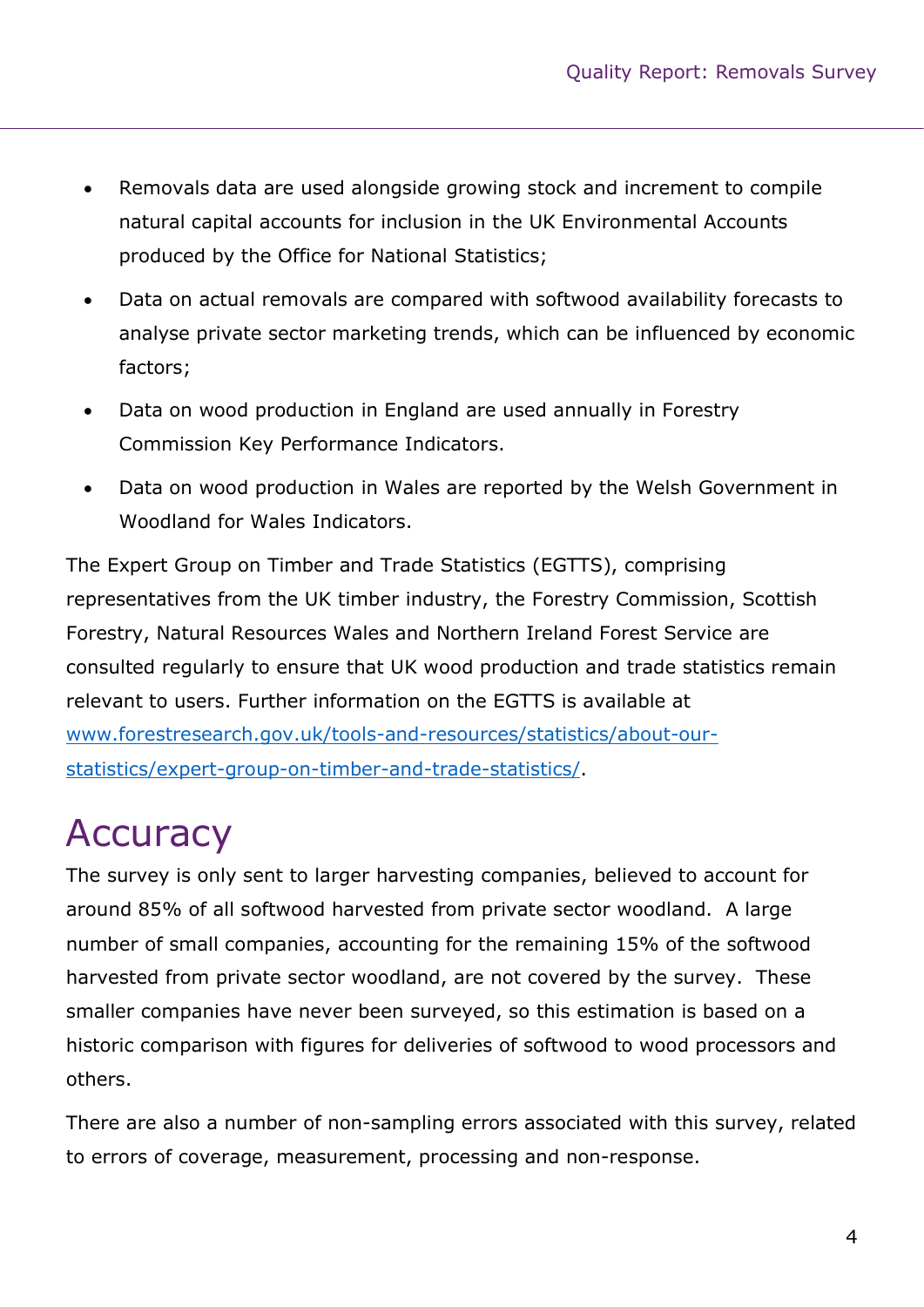#### Unit response rates

The overall response rate to the survey of private sector softwood removals in 2020 was 61% (i.e. 27 of the 44 harvesting companies approached). The weighted response rate (taking account of the estimated softwood removals by each harvesting company covered by the survey) was 94%. The high weighted response rate indicates that non-response to the survey has a very small effect on the accuracy of the results.

#### Key item response rates

26 of the 27 respondents (96%) provided data for total removals in the current year.

#### Total contribution to key items from imputed values

In compiling results from the removals survey, values are imputed to estimate for non-response (either to specific questions or to the entire survey) and for companies not covered by the private sector softwood removals survey. Most values are imputed by using figures reported in the previous years. However, values for larger non-respondents may be modified to take account of advice from the Expert Group on Timber & Trade Statistics.

15% of the UK estimated total of 5.4 million green tonnes of softwood removals from private sector woodlands in 2020 was imputed (this includes imputation for businesses not covered by the survey).

#### Editing rate for key items

The responses received to the survey are checked to ensure that the values provided to questions are consistent with each other and with previous responses from the same company. Where there are clear inconsistencies that cannot be explained, values are revised to a more realistic level.

The editing rate for key items in the 2020 softwood removals survey was 0%.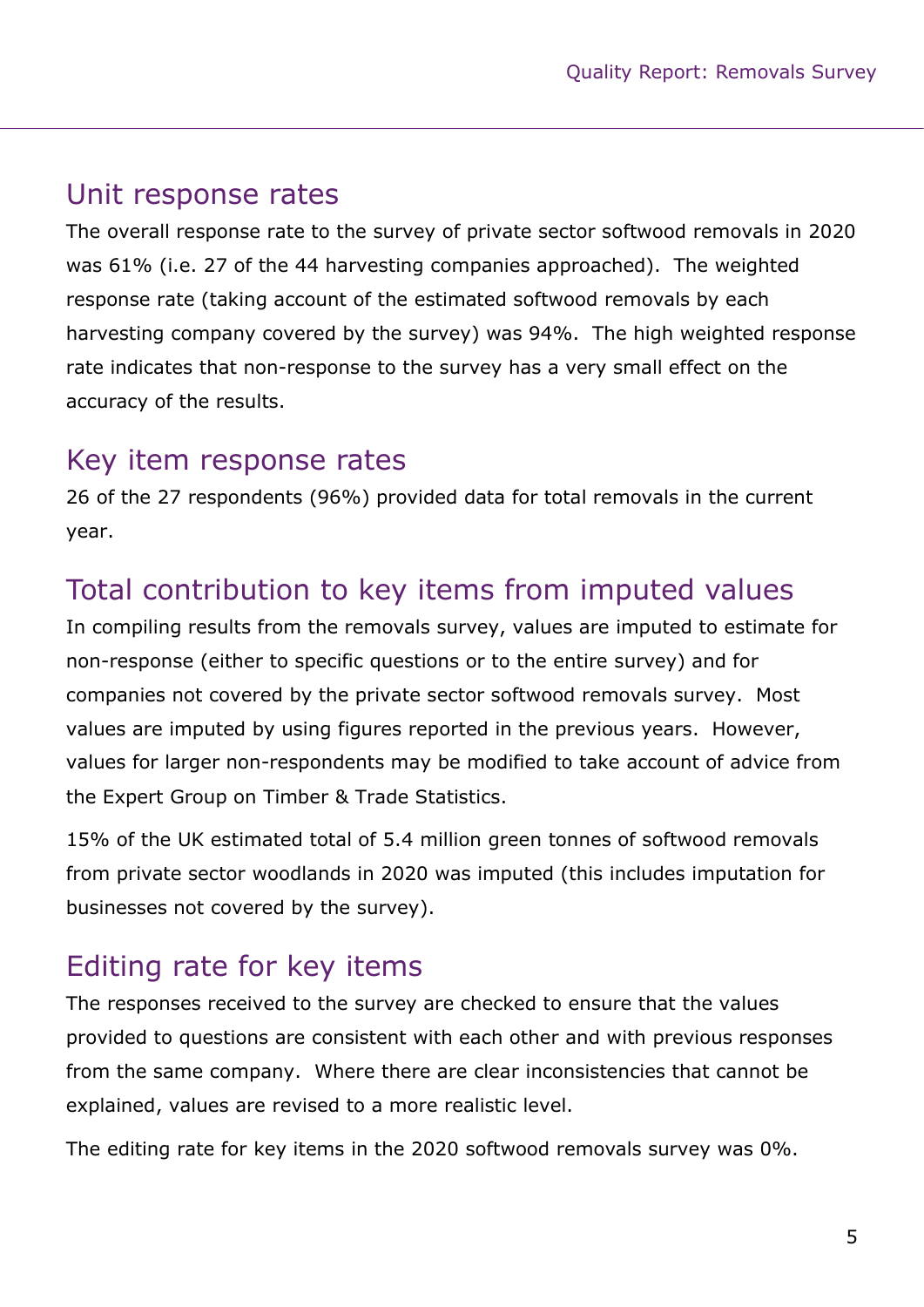### Timeliness and punctuality

Provisional results from the private sector softwood removals survey are published in UK Wood Production and Trade: provisional figures in mid-May, 4.5 months after the end of the reference period (calendar year).

Final results are published in Forestry Statistics at end September, 9 months after the end of the reference period (calendar year).

# Accessibility and clarity

The annual Forestry Statistics publication, available on the Forest Research website at www.forestresearch.gov.uk/statistics provides the most comprehensive results from the removals survey, including background information on the data collected, response rates, methodology, revisions and reporting. Forestry Statistics is published in line with Forest Research's website accessibility statement.

Longer time series data, providing additional breakdowns for some statistics, are published in accompanying tables to UK Wood Production and Trade: provisional figures. Longer time series are also available for Forestry Statistics. Excel and ODS versions of all tables in UK Wood Production and Trade: provisional figures and Forestry Statistics are available to download from the Forest Research website.

Summary results are also published in Forestry Facts & Figures.

### **Comparability**

The private sector softwood removals survey has been run annually by Forest Research/ the Forestry Commission since 1994. Results for a 10-year period are published in Forestry Statistics.

A number of refinements have been made to the survey, in response to consultation with the Expert Group on Timber and Trade Statistics and suggestions/issues raised by users and data providers. These include the addition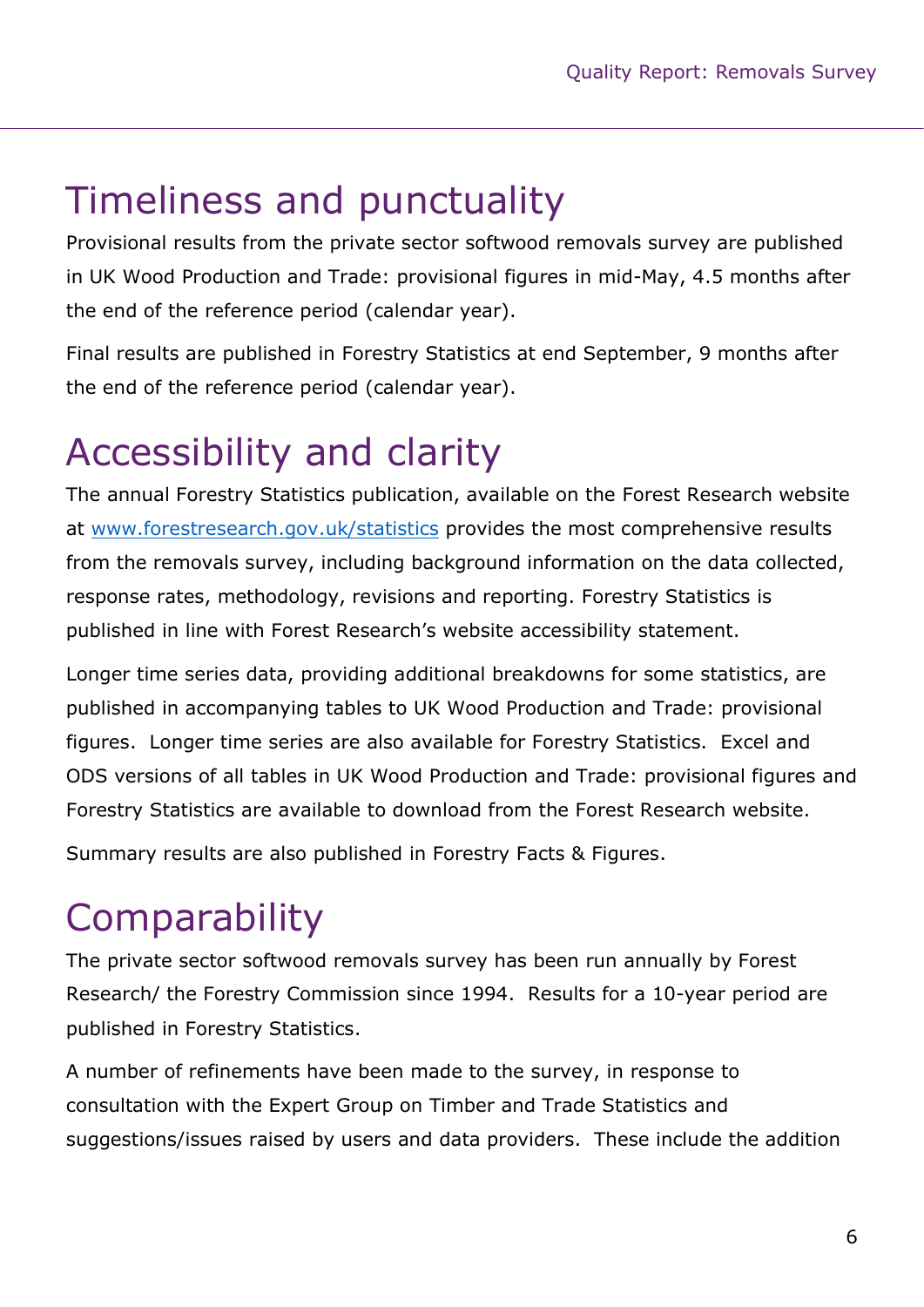of new data items on quantity from certified private sector woodlands (from the 2002 survey), quantity sold to bioenergy (from the 2008 survey), removals under plant health legislation (2013-2016 surveys) and removals by product (from the 2018 survey).

A review of the methodology used to estimate the total private sector softwood removals was undertaken in 2011-2012. The Methodology Review of Softwood Removals from Non-FC/ FS Woodland paper presents the results from this review and the implications of the change in methodology. It can be found at www.forestresearch.gov.uk/tools-and-resources/statistics/about-ourstatistics/surveys/.

The change in methodology resulted in a discontinuity between the figures produced under the previous methodology and the figures produced under the new methodology. A revised time series, including a transition period between 2002 and 2006, was produced to ensure that a consistent time series is available.

### **Coherence**

Data on UK softwood removals (obtained from the Private Sector Softwood Removals Survey and from Forestry England/ Forestry and Land Scotland/Natural Resources Wales/Forest Service administrative systems) are compared with estimates of UK softwood deliveries (obtained from Forest Research surveys and data requests), available in the annual Forestry Statistics publication. The comparison exercise led to a review of the removals survey in 2002 that resulted in improvements to the survey methodology to estimate for non-response. As mentioned above, a further methodology change took effect in 2012.

Data on gross value added (GVA) and employment for Standard Industrial Classification (SIC) 02, covering forestry and logging, from the Annual Business Survey is presented in Forestry Statistics. However, this is not directly comparable to the results from the private sector softwood removals survey, as SIC 02 includes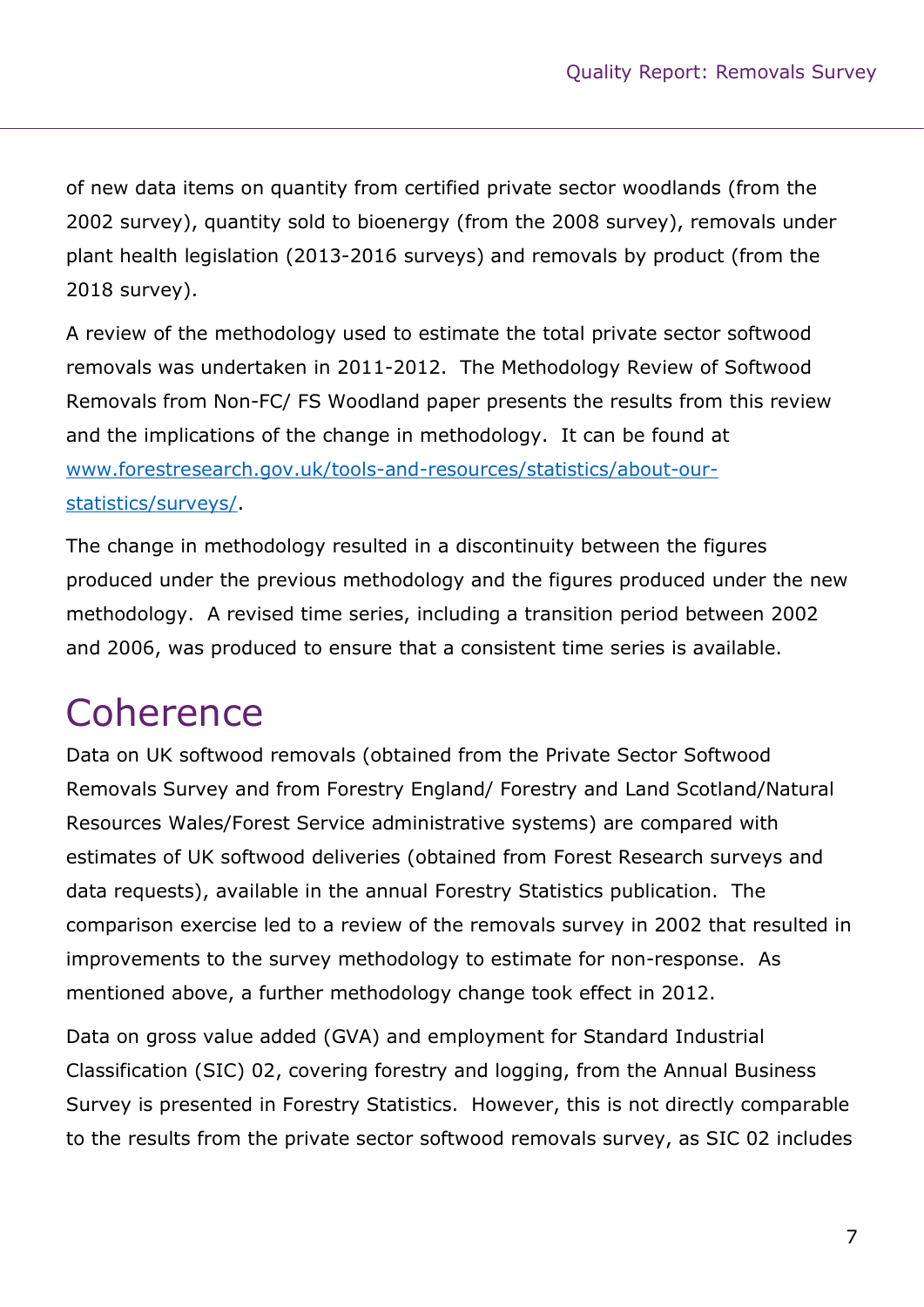businesses that do not harvest softwood, which are excluded from the scope of the removals survey. In addition, businesses included in the private sector softwood removals survey whose main activity is assigned to another SIC code are not included in the Annual Business Survey results for SIC 02. The Office for National Statistics publication "UK Business: Activity, Size and Location" indicates that there were 4,270 businesses in SIC 02 in 2020.

# Revisions

Our Revisions Policy, available at www.forestresearch.gov.uk/tools-andresources/statistics/about-our-statistics/code-of-practice/quality-of-officialstatistics/, outlines our general approach to revisions.

The statistics for private sector softwood removals are subject to annual revision, as new information becomes available. These revisions are generally fairly small, but can be larger in some years.

Information on significant revisions made to published statistics is available in the Annex.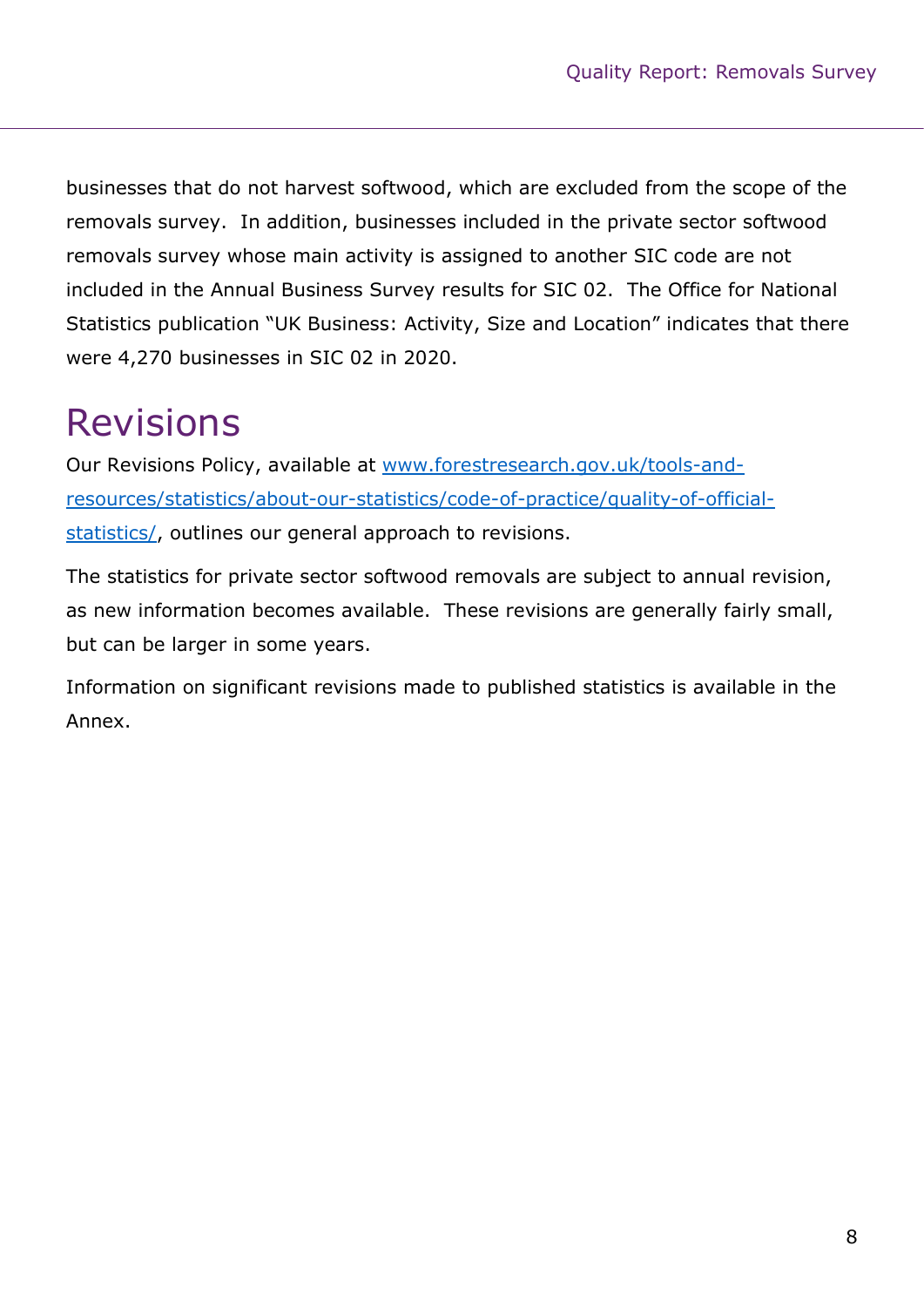#### Annex: Significant revisions to published statistics

The statistics for private sector softwood removals were substantially revised for British Timber Statistics 2002, because an improved methodology for estimating for non-respondents was introduced. This revision decreased the figures for earlier years by up to 800 thousand tonnes (10%).

The methodology change implemented from 2012 has resulted in a downward revision of up to 400 thousand green tonnes (11%) to the annual figures for UK softwood removals from private sector woodland between 2002 and 2010. Further details are provided in the Methodology Review of Softwood Removals from Non-FC/ FS Woodland paper at https://www.forestresearch.gov.uk/tools-andresources/statistics/about-our-statistics/methodology-and-outputs/.